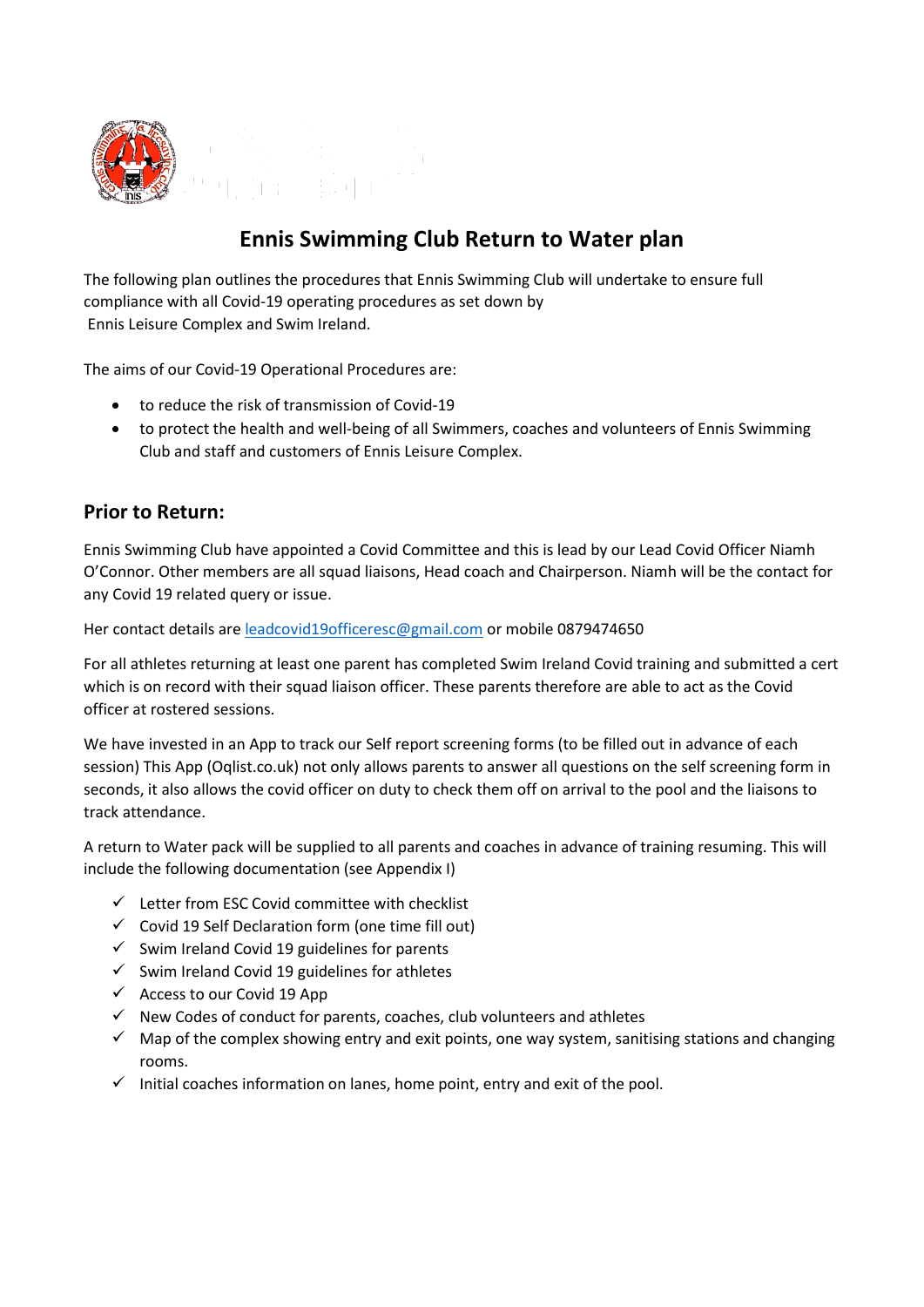#### **All swimmers will be instructed on the following;**

#### **Hand Hygiene**

Swimmers to sanitise their hands:

- $\checkmark$  on entry/exit from the facility,
- $\checkmark$  after using the toilet.
- $\checkmark$  after coughing or sneezing

#### **Respiratory Hygiene and Cough Etiquette**

Respiratory hygiene is vital to prevent the spread of respiratory infections such as influenza, colds etc. The following measures to contain respiratory secretions will be promoted in the club:

- $\checkmark$  Covering nose/mouth using disposable tissues when coughing, or sneezing
- $\checkmark$  Disposing of tissue in the nearest bin after use.
- $\checkmark$  If no tissue available cough/sneeze into elbow and wash/sanitise hands
- $\checkmark$  Performing hand hygiene after coughing or sneezing.
- $\checkmark$  Keeping hands away from the mouth & mucous membranes of the eyes and nose.

#### **Social Distancing and Club Operation**

Social distancing is recommended to reduce the potential spread of infection. Swimmers and personnel at sessions are asked to consider social distancing at all times during their use of Ennis Leisure complex.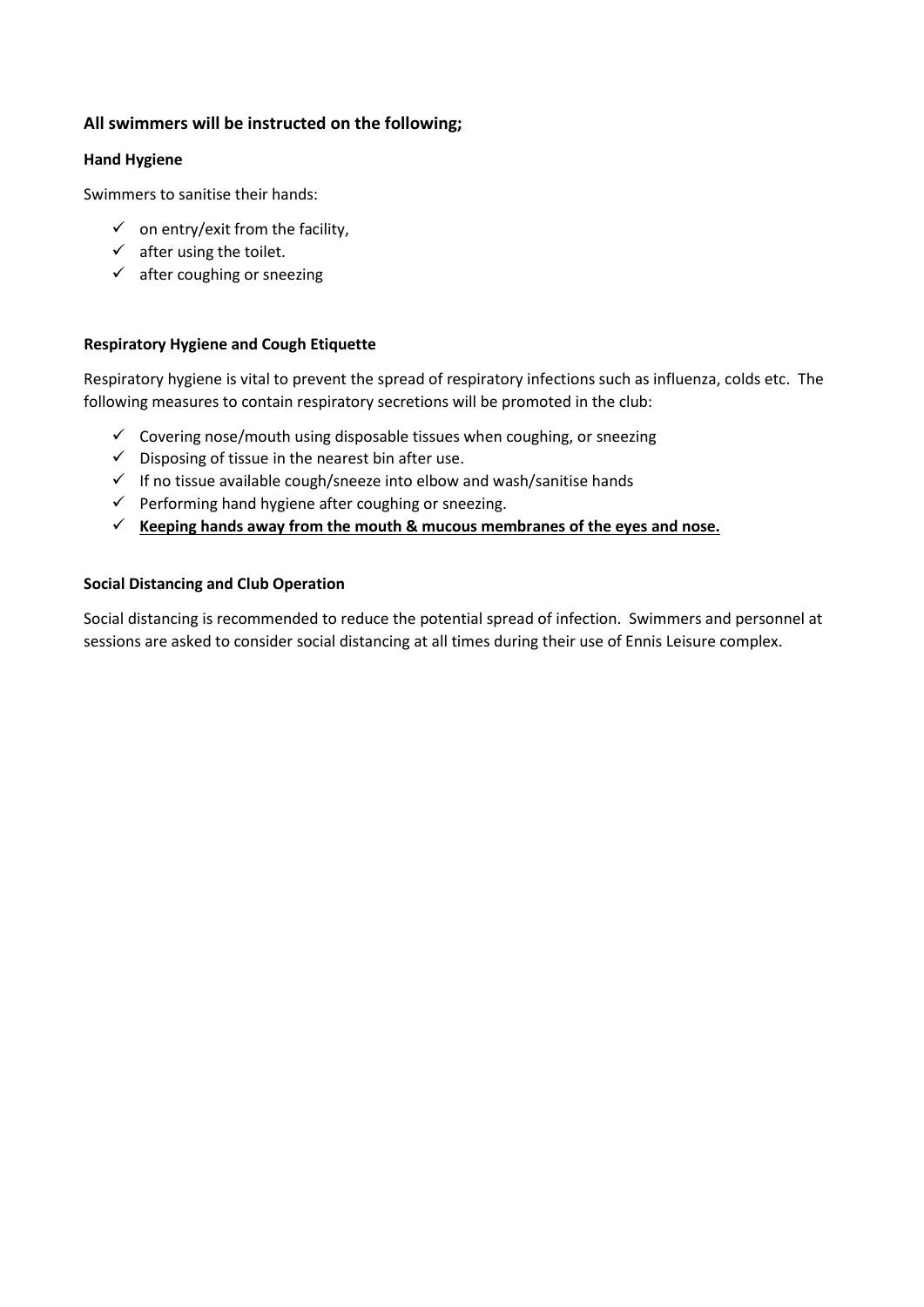### **Return to the Water:**

#### **Prior to Session:**

- In advance of each training session Swimmers will complete and submit their self-screening form to confirm they are fit and well for training. (on the App)
- Ennis Swimming Club will be responsible for keeping self-declaration information for our swimmers.
- Ennis Swimming Club accepts that a spot checks on self-declaration forms can be conducted by Ennis Leisure Complex.
- For training sessions taking place in morning (before 12pm) App must be completed by 7pm the previous evening
- For training sessions taking place in the afternoon (after 12pm) App must be completed by 10am that morning
- If any swimmer answers YES to any question on the form they should not attend training and should notify [leadcovid19officeresc@gmail.com](about:blank)
- If any swimmer becomes unwell after submitting the form they should not attend training and should notify [leadcovid19officeresc@gmail.com](about:blank)
- Swimmers will bring own water bottle(s), which will be filled in advance and clearly labelled with swimmers name
- Swimmers will bring their own equipment; no sharing of equipment is permitted For the first 4 weeks of training there will be no training equipment in use – swimmers will need FULL labelled bottle of drinking water, hat and goggles.

#### **Travel to Pool:**

- Only by athletes/coaches/covid officers who have no adverse symptoms and have completed the electronic self declaration form the previous day.
- Only if government travel restrictions allow
- Car pooling limited as per current guidelines
- Parents remain in car park or available to return quickly with a phone call should swimmer be unwell
- Athletes arrive at facility 10 minutes ahead of session time and line up with social distance outside the main pool entrance (electronic doors) and wait
- Swimwear should be under clothes where possible to speed up session and minimise time changing in designated change area
- Swimmer should have their swim bag ONLY. All other bags including school bags, PE kits and valuables should be left in the car.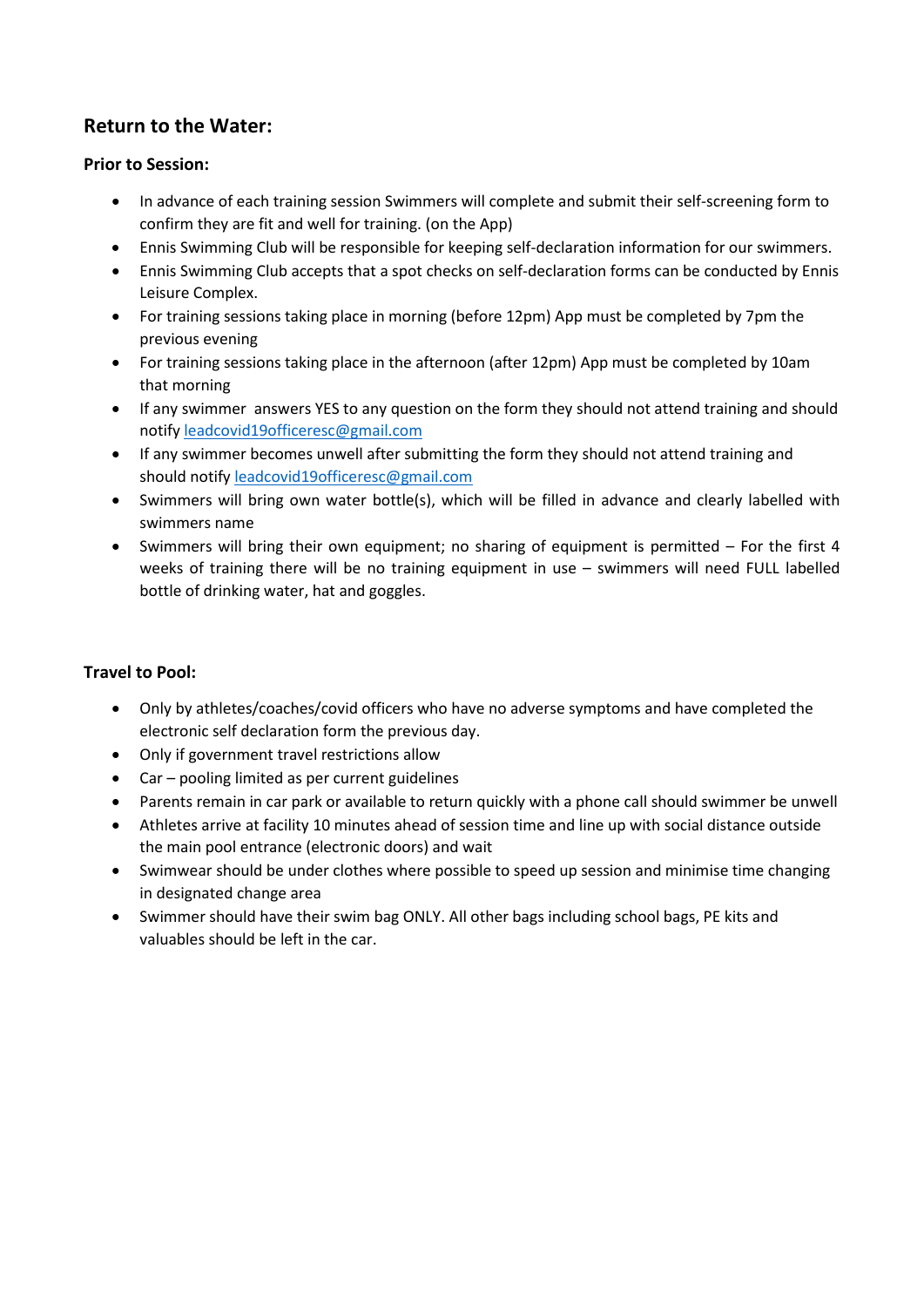#### **Entry to the Facility:**

- Latecomers will not be permitted to the pool you are asked to arrive 10 minutes ahead of your session, the doors will be locked once the session starts and no additional swimmers will be admitted.
- Swimmers will use hand sanitizer upon entry to the building
- The Covid Officer/Chaperone will verify swimmers at the door using the App
- Once the swimmer has been admitted by the Covid officer/chaperone they should proceed directly downstairs following the one way system set up by Ennis Leisure complex ensuring social distance at all times.
- Swimmers will be assigned changing rooms for all sessions and after santising hands again should proceed to the assigned changing room and quickly change. (see map) one swimmer per changing room, 6 swimmers adhering to distancing requirements in communal changing rooms, family members at same session should share family changing rooms where possible)
- Swimmers will leave their gear bags in a changing cubicle and use that same cubicle after training. Siblings will use the same cubicle where possible.
- Swimmers will exit the changing rooms, shower quickly and move directly onto pool deck
- In the interest of social distancing & minimisation of person to person contact, no parents/ carers are permitted into the facility. (except the chaperone/covid officer)

#### **During Session:**

- Swimmers will be assigned a lane and a home place (either end of the pool, one in the middle of the lane and one at each 15m flag – see map) Swimmers should exit the changing area and move directly to the end of the pool closest to their home place. (Changing rooms Communal (female) #4, 4a, 5, 6, 7, 8, 9 and 10 enter pool at baby pool end – changing rooms 3, 2,1 and 5 family rooms and communal (male) changing room enter pool opposite end)
- Bottles/equipment should be in mesh bag placed at their home place (either end of the pool or hanging from the lane ropes)
- Swimmers should start and finish all repeats at their home place
- Maximum number of swimmers per lane is 5
- Coaches on poolside limited to 3 and always socially distanced. Coaches should also operate a one way system (clockwise) while walking around the pool deck.
- Only essential visits to the bathroom will be permitted, swimmer must be accompanied by covid officer who will check the bathroom (only 1 swimmer at a time in the bathroom)
- Sessions will be simple to start and will be explained by coach.
- Coach feedback should be given with adherence to distancing guidelines.
- Coaches should promote exhaling into the water and below surface push offs.
- Coaches should remind swimmers regarding distancing, cough/sneeze etiquette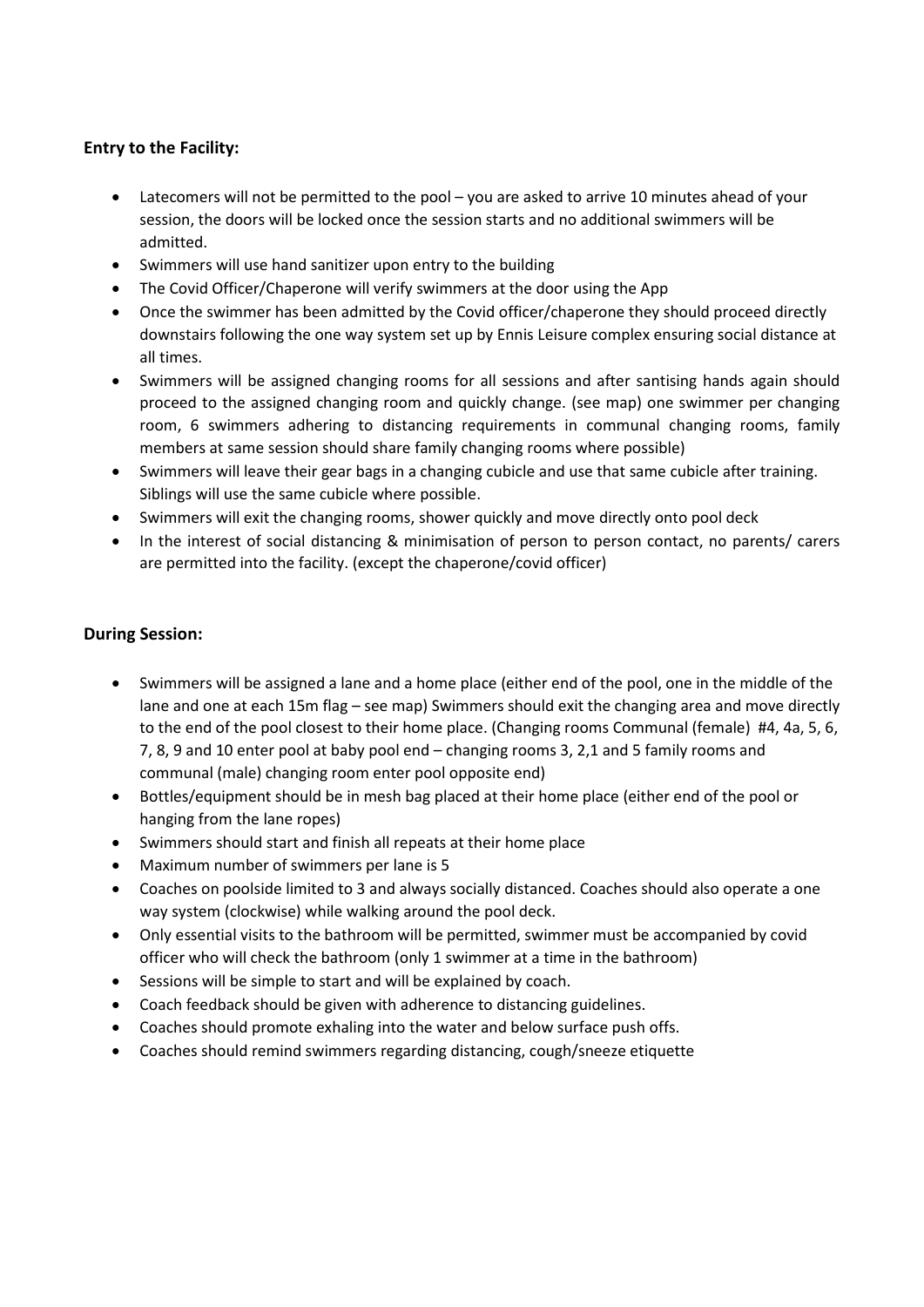#### **After Session:**

- Swimmers should stay in their home place until asked to leave the water by the coach
- Swimmers are then able to take a very quick shower
- Covid officer/chaperone/coach should be on hand to direct swimmers to maintain distancing while showering and leave the showers in a timely manner
- Swimmers should then proceed to their assigned changing room and change quickly. There is to be NO USE of the vanity area/hairdryers
- Swimmers should depart the facility using the one way system as assigned by Ennis Leisure complex, via the emergency exit near the baby pool sanitising their hands as they leave.
- Parents should collect their swimmers there and leave the complex car park as soon as possible
- Swimmers should not leave any property at the pool

#### **Covid Officer on Duty will**

- $\checkmark$  Act as session chaperone/parent on duty
- $\checkmark$  Take attendance and verify that all members and volunteers present have completed selfdeclaration form on the App
- $\checkmark$  Will monitor that social distance guidelines are adhered to at all times, with particular attention to entry and exit points
- $\checkmark$  Will assist coach in ensuring social distance within the pool if needed
- $\checkmark$  Will contact parents as needed
- $\checkmark$  Will report to lead Covid officer and squad liaison if any issues observed
- $\checkmark$  Will report any concerns raised by facility staff to Lead Covid officer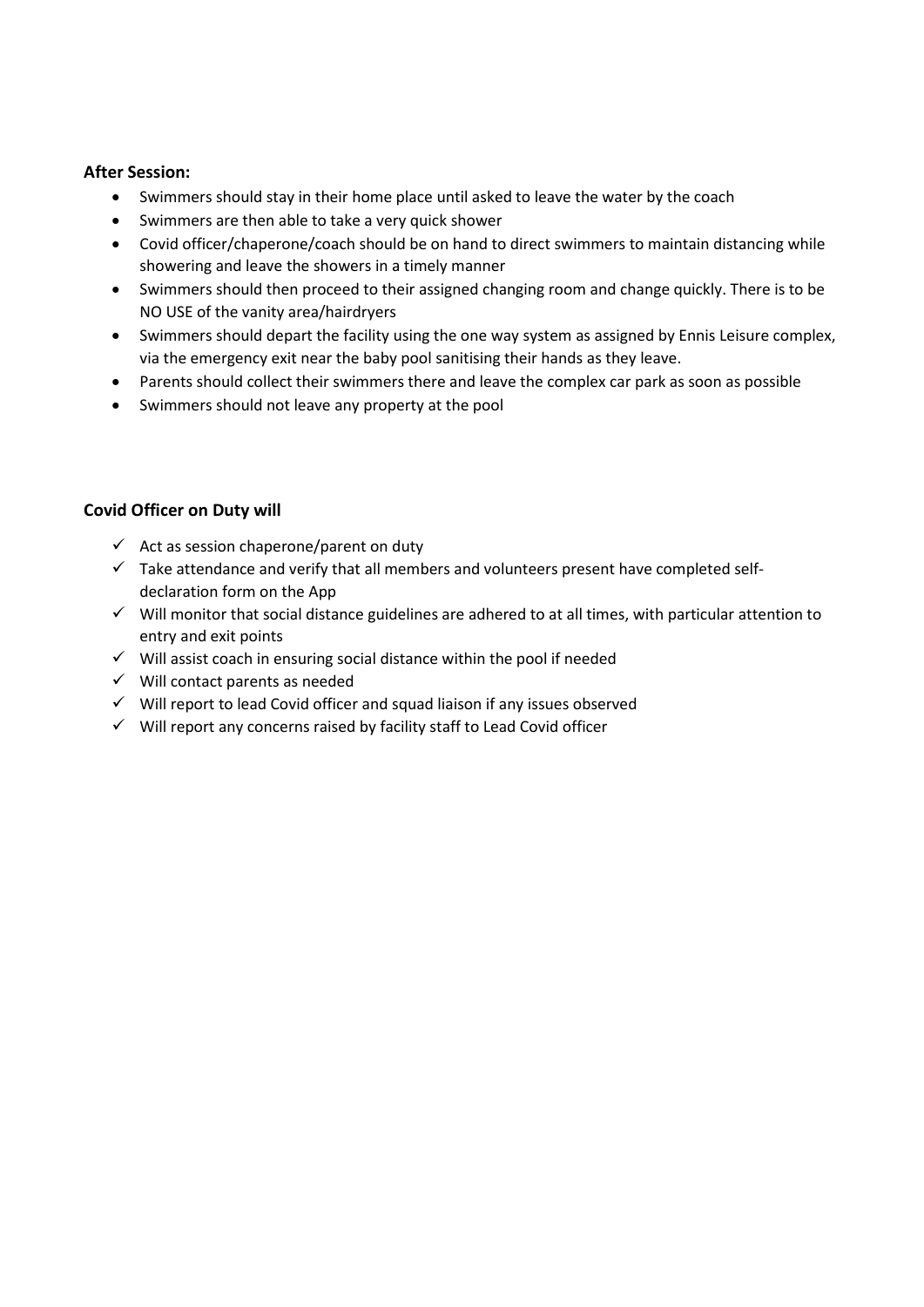### **Additional points:**

#### **Contact Tracing**

Ennis Swimming Club maintains full contact details for all swimmers if required for contact tracing.

#### **Suspected case of COVID-19 Action Plan**

In the case of an individual having a suspected case/showing symptoms during a training session the Covid Officer /Chaperone on duty will need to take charge of the process and undertake the following:

- $\checkmark$  Immediately separate the individual complaining of symptoms from others and bring them to the Isolation area which is located in the meeting room opposite the reception desk (see map)
- $\checkmark$  The Covid officer should inform the lead covid officer Niamh O'Connor, the facility and if the suspected case is a child, their parents.
- $\checkmark$  The Covid officer will work with the facility to manage the case.
- $\checkmark$  The Covid officer should wear a facemask and maintain social distance from the person displaying symptoms
- $\checkmark$  The Covid officer should give the unwell person tissues and hand sanitiser
- $\checkmark$  If the person is well enough to go home they can be collected by their parent/guardian. Advise them to contact their GP for advice.
- $\checkmark$  All disposable equipment should be disposed of by double bagging and storing for 72 hours before disposing of as normal. Reusable medical equipment should be cleaned/disinfected.
- $\checkmark$  The Lead Covid officer will keep a record of any such cases and the outcome.

In the isolation room should contain the following protective gear:

- Goggles
- Mask
- Gloves
- Apron
- Tissues
- Hand sanitizer
- Clinical waste bags
- Details of what to do next

#### **Contraction of COVID-19 Action Plan**

If a club member tests positive for Covid 19 the lead Covid officer should undertake the following

- $\checkmark$  Inform members and the facility that a case of Covid 19 has been confirmed within the club
- $\checkmark$  They should not identify the member, just that a case has been confirmed
- $\checkmark$  Inform members that the HSE are now managing contact tracing and they may be in contact with club members and volunteers as necessary
- $\checkmark$  Provide support to the HSE throughout the contact tracing process. (attendance and self report screening forms will be important here)

#### **Cleaning**

All cleaning to be undertaken by Ennis Leisure Complex.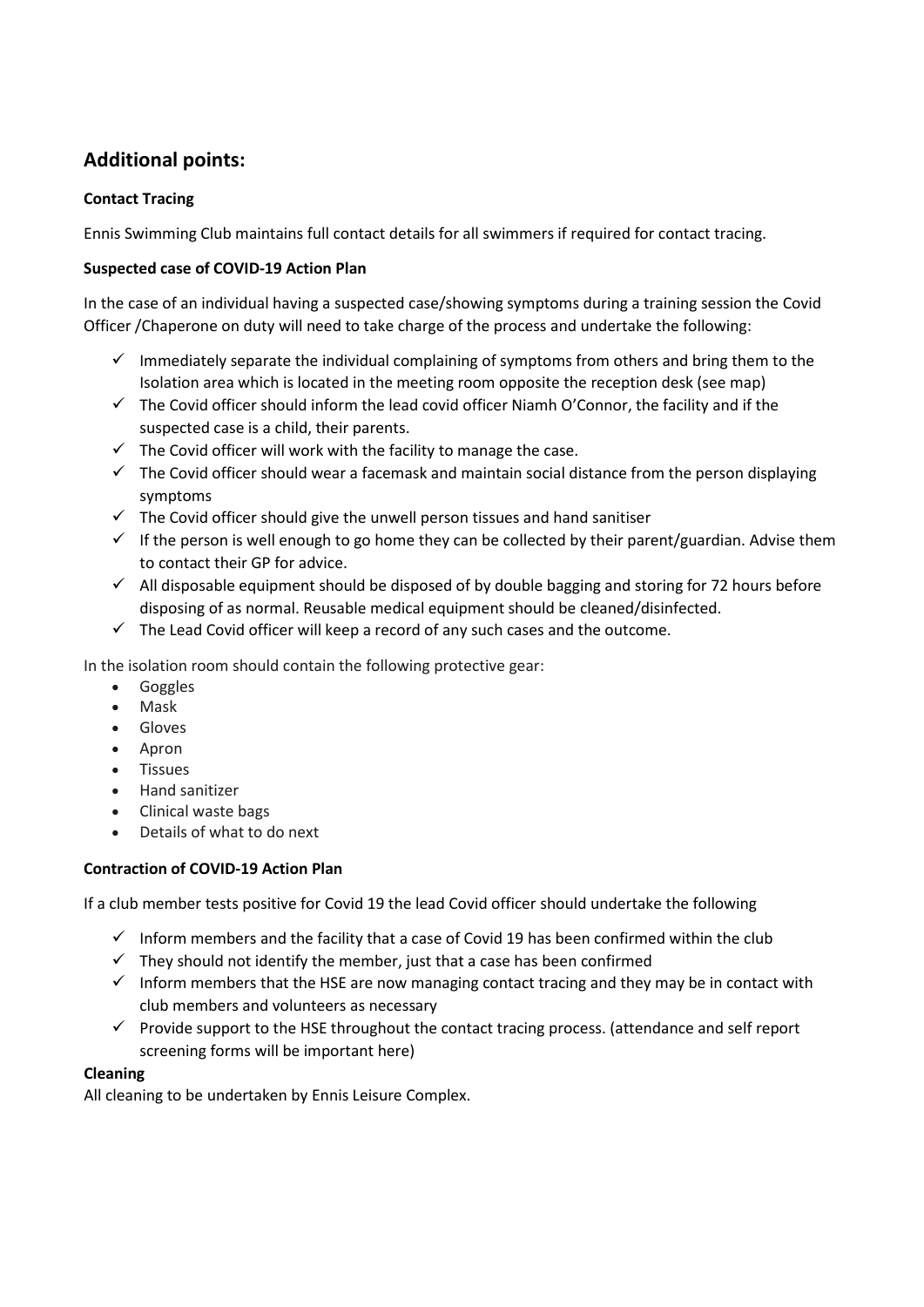#### **Appendix I**

Return to Water Pack for parents

- $\checkmark$  Letter from ESC Covid committee with checklist
- $\checkmark$  Covid 19 Self Declaration form (one time fill out)
- $\checkmark$  Swim Ireland Covid 19 guidelines for parents
- $\checkmark$  Swim Ireland Covid 19 guidelines for athletes
- $\checkmark$  Access to our Covid 19 App
- $\checkmark$  New Codes of conduct for parents, coaches, club volunteers and athletes
- $\checkmark$  Suspected case of Covid 19 action plan
- $\checkmark$  Contraction of Covid 19 Action Plan
- $\checkmark$  Map of the complex showing entry and exit points, one way system, sanitising stations and changing rooms.
- $\checkmark$  Initial coaches information on lanes, home point, entry and exit of the pool.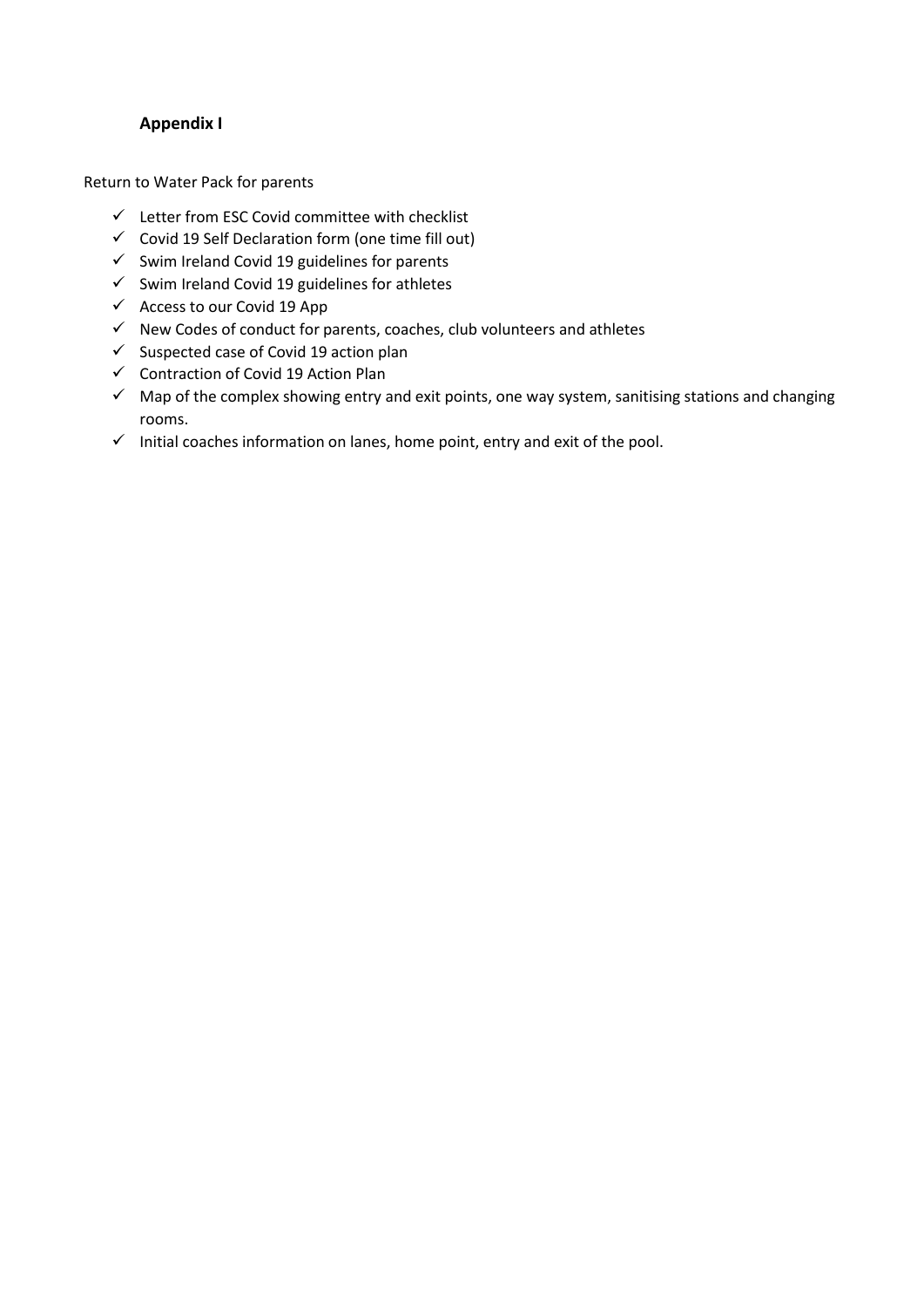September 2020

Dear Member,

We are pleased to inform you that we are now in the final stage of our preparation to 'Return to Water' in line with Swim Ireland guidelines and with the co-operation of Ennis Leisure complex and Shannon Pool. We have appointed Niamh O'Connor to be our Lead Covid officer and she will be the main contact for all Covid related issues and questions

#### **Niamh O'Connor – 087-9474650**

#### **[leadcovid19officeresc@gmail.com](about:blank)**

We are enclosing a pack of information for you to read ahead of returning to the pool once we are ready to start back. Please read all this information carefully and sign your Self declaration and codes of conduct and send them back via email to your liaison officers before we start back.

#### **Checklist for Parents**

As you return to the pool we would like to draw your attention to the below:

- Complete the self-screening form on the App before session
- If your child has any symptoms of Covid 19 please to not attend
- If you are chaperone and you have any symptoms of Covid 19 please arrange a replacement.
- Remind your swimmers to adhere to social distancing guidelines
- Remind your swimmers about cough etiquette
- Remind your swimmers to sanitize or wash hands regularly and on entering and leaving the pool building.
- Stay in the car park or close by (within 5 minutes) during the session
- No parents other than rostered chaperone and coaches are allowed in the building
- Swimmers should ONLY bring swim bag into the pool
- Swimmer should have their own equipment NO sharing Initially goggles, hat, FULL water bottle in a mesh bag. (no other equipment for first 4 weeks)
- Swimmers should be collected promptly after the session.
- If you have any questions contact your Squad liaison officer
- If you have any Covid related issues please contact the Lead Covid Officer.

Kind regards and stay safe Club Committee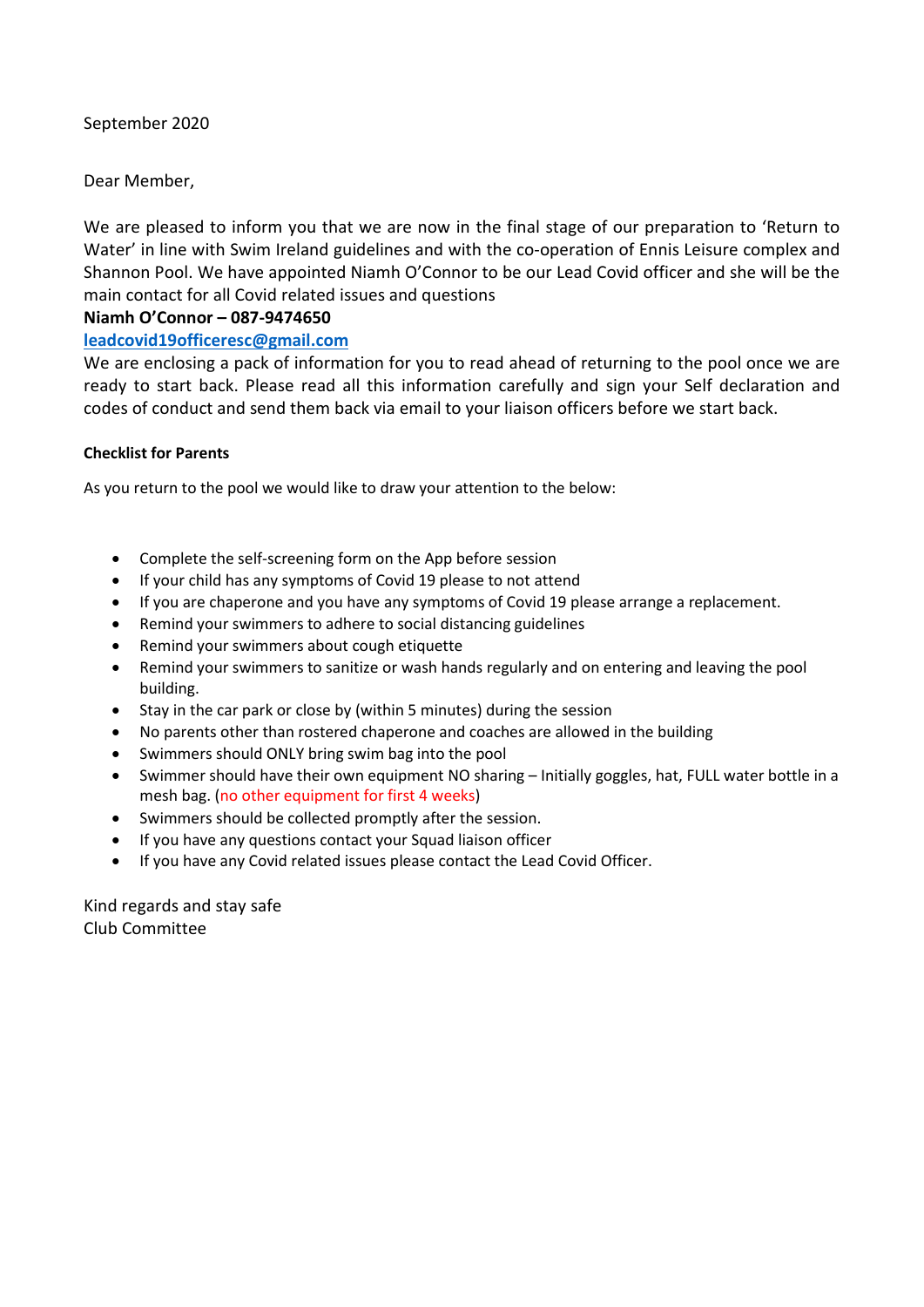Self Declaration Form – Athletes and Staff

Swim Ireland accepts that it is not possible for any sport to eliminate the risk of the spread of the COVID-19 virus completely and will work with all stakeholders to minimise risk; this concept must be fully understood and accepted by all Swim Ireland members who wish to return to the water and resume aquatic activities

As with all exercise and activity at this time, swimming must comply with standards for social distancing and safety within sports facilities. Swimming, particularly within a club specific setting, does not require direct contact between athletes or coaches and social distancing can be maintained throughout training sessions, both in the pool and in the gym. We can create safe plans for the usage of our pools to deliver swimming coaching and deliver this in a manner which is compliant with public health directives. The HSE has indicated that water with the recommended levels of chlorine will inactivate COVID-19. Proper operation and maintenance (including disinfection with chlorine) of such pool facilities should inactivate the virus in the water.

The purpose of this document is to ensure everyone has considered the relevant risks and the required protocols and behaviours required to return to the water as safely as possible, and to confirm adherence to same.

Please answer the following questions and return it to your club as per their instructions:

| Name: |  |  |
|-------|--|--|
|       |  |  |
| Date: |  |  |

#### **Pre-commencement of training**

*To be read by athletes (and their parent/carer if they are U18)*

|    | <b>Athlete/ Staff Signature:</b><br>Date:                                                                                                                                                                                                                                            |          |  |
|----|--------------------------------------------------------------------------------------------------------------------------------------------------------------------------------------------------------------------------------------------------------------------------------------|----------|--|
|    | If the answer to any of the above is NO, please notify your Lead COVID-19 Officer by phone. You<br>should not attend any club activities                                                                                                                                             |          |  |
| 8. | Do you agree to complete the COVID19 Self Report Screening Form before<br>each club activity you attend?                                                                                                                                                                             | YES / NO |  |
| 7. | Do you agree to any changes in the terms and rules of your club<br>membership where necessitated by the COVID-19 crisis, including<br>disciplinary measures where there is non-compliance with health and<br>safety measures and/or directions from club officers?                   | YES / NO |  |
| 6. | Do you acknowledge that any measures are subject to change at short<br>notice, where circumstances merit?                                                                                                                                                                            | YES / NO |  |
| 5. | Do you agree to adhere to all COVID-19 notices at the pool, agree to adhere<br>to all SI, club and the facility's COVID-19 measures at the pool and agree to<br>abide by any directions given by club officers while on premises specific<br>to COVID-19 health and safety measures? | YES / NO |  |
| 4. | Do you agree to attend any training required of you by your club in relation<br>to the protocols or other procedural matters?                                                                                                                                                        | YES / NO |  |
| 3. | Do you acknowledge that you play a vital role in minimising the spread of<br>COVID-19, over and above the measures implemented by the club?                                                                                                                                          | YES / NO |  |
| 2. | Do you acknowledge the risk of COVID-19 and that you are 'Returning to<br>Water' at your own risk?                                                                                                                                                                                   | YES / NO |  |
| 1. | Have you reviewed the relevant protocols issued by your club, understand<br>these, and agree to comply with them?                                                                                                                                                                    | YES / NO |  |

**Parent/Carer Signature (if U18):**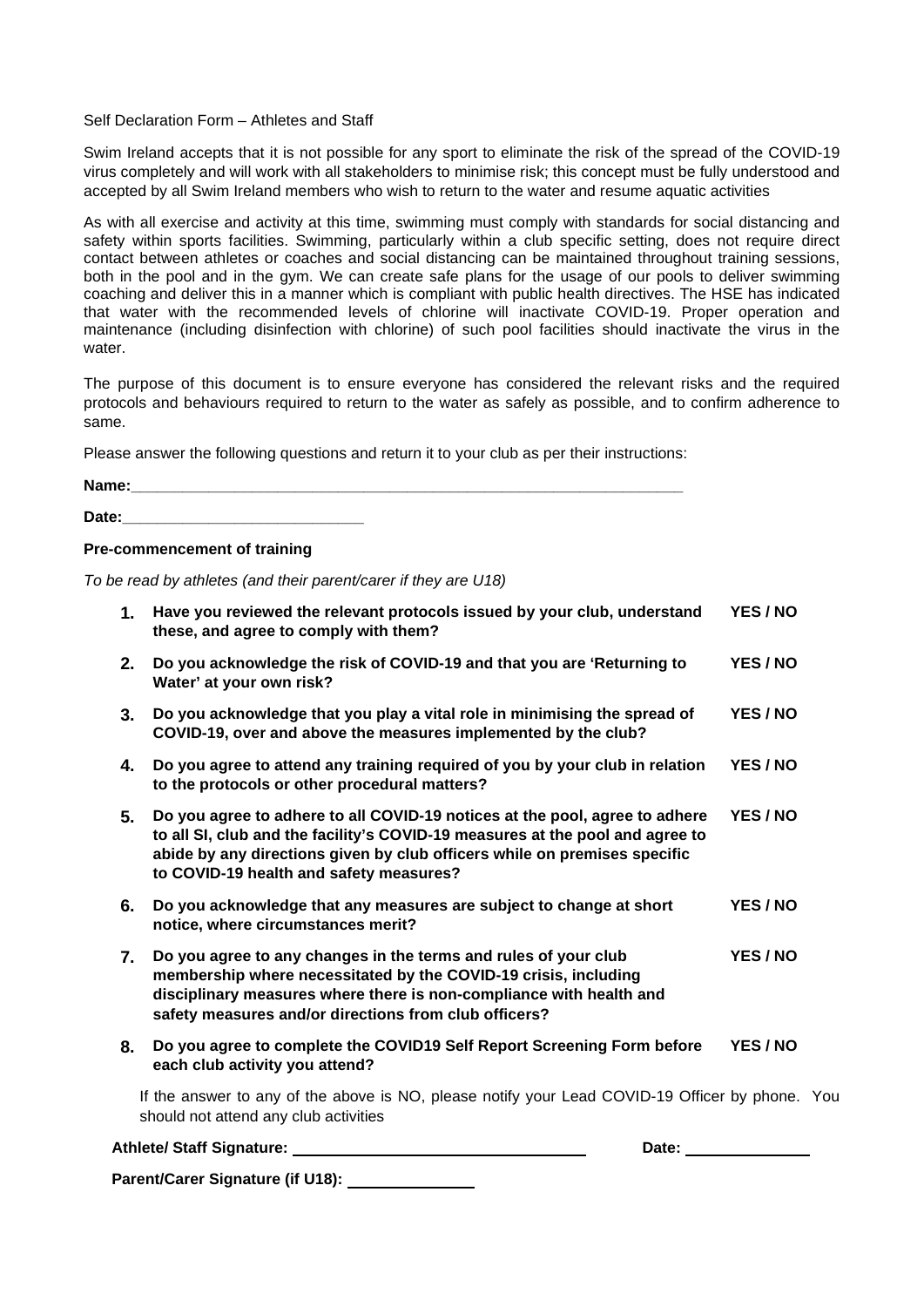

# **Covid-19 Guidelines for Athletes**

| <b>BEFORE YOUR SESSION</b>                                                                                                                                                                                                                                                                                                                                                                                                                                                                                     | <b>AT THE POOL</b>                                                                                                                                                                                                                                                                                                                                                                                                                             | <b>AFTER YOUR SESSION</b>                                                                                                                                                                                                                                                                                                                                                                                                                                                                                                                                                                                                                                                      |
|----------------------------------------------------------------------------------------------------------------------------------------------------------------------------------------------------------------------------------------------------------------------------------------------------------------------------------------------------------------------------------------------------------------------------------------------------------------------------------------------------------------|------------------------------------------------------------------------------------------------------------------------------------------------------------------------------------------------------------------------------------------------------------------------------------------------------------------------------------------------------------------------------------------------------------------------------------------------|--------------------------------------------------------------------------------------------------------------------------------------------------------------------------------------------------------------------------------------------------------------------------------------------------------------------------------------------------------------------------------------------------------------------------------------------------------------------------------------------------------------------------------------------------------------------------------------------------------------------------------------------------------------------------------|
| <b>DO</b><br>Complete your club's "Athlete Self-<br>$\bullet$<br>Declaration/Screening Form" before leaving your<br>house<br>Wash your hands (and ideally take a shower) before<br>$\bullet$<br>leaving your house<br>Have your swimsuit/polo suit on under your clothes<br>$\bullet$<br>when arriving at the pool<br>Bring only what equipment is needed - have your<br>$\bullet$<br>name on EVERYTHING                                                                                                       | <b>DO</b><br>• Use hand sanitiser when you arrive at the pool<br>• Keep all clothing and equipment in your 'athlete<br>spot/athlete dressing place'<br>• Stay in your own 'athlete spot/athlete dressing place' to<br>complete your pre-pool briefing<br>. Know where your 'home spot' in the pool is<br>• Listen carefully to your coach's instructions<br>. Ask your coach if there is anything that is not clear or you<br>don't understand | <b>DO</b><br>• Go directly to your own 'athlete spot/athlete dressing place'<br>when the session is over<br>. Dry off and get dressed - you will need to leave your suit on if<br>you do not have access to a changing room<br>• Wipe down your 'athlete spot/athlete dressing place' using<br>disinfectant (this will be provided for you)<br>• Bring all your equipment home<br>• Leave the pool following the directions given - using hand<br>sanitiser as you leave the building<br>• Go straight to your car and home for a shower<br>• Leave the pool If you need to cough or sneeze if possible. If it's<br>not possible, you need to cough and sneeze into your elbow |
| DON'T<br>• Don't go training if you are feeling unwell/have any cold<br>flu symptoms or have been unwell in the last 14 days<br>. If you have answered YES to any of the answers on your<br>"Athlete Self-Declaration / Screening Form" you mustn't<br>go training<br>• Don't share lifts with your friend to training (unless you<br>live in the same house)<br>• If you are late, you won't be allowed in the pool- there<br>are various checks that need to be done before you are<br>allowed into the pool | DON'T<br>. Although we know how badly you want to do this - you<br>mustn't high-five, hug, shake hands with your friends<br>• We know it's tempting, but you can't try to catch the<br>person in front of you when you are swimming<br>• Even though it can be hard, you can't cough/sneeze into<br>the pool, also do not spit anywhere in the facility                                                                                        | DON'T<br>• Leave any equipment behind, it must all go home with<br>vou<br>. You mustn't hang around after a session<br>. You can't share your equipment, water bottle, snacks etc<br>with others                                                                                                                                                                                                                                                                                                                                                                                                                                                                               |
|                                                                                                                                                                                                                                                                                                                                                                                                                                                                                                                |                                                                                                                                                                                                                                                                                                                                                                                                                                                |                                                                                                                                                                                                                                                                                                                                                                                                                                                                                                                                                                                                                                                                                |



# **Covid-19 Guidelines for Parents**

#### **DO**

- Wash your hands before leaving your house
- Stay in your car during the session (unless you are the person on duty)
- Stay in the car park, or at least within 5 minutes of the pool
- . Ensure your child has their swimsuit on under their clothes
- $\blacksquare$ Ensure your child has their name on all of their equipment
- Have a mobile phone with you in case your child needs to  $\bullet$ contact you to leave early

| DON'T                                                               |
|---------------------------------------------------------------------|
| Don't let your child go training if you are feeling unwell/have any |
| cold flu symptoms or have been unwell in the last 14 days           |

- Give a lift to another child to training (unless they live in the  $\bullet$ same house)
- Leave in case you need to pick your child up early
- Be late for the session there are various checks that need to be ٠. done before your child is allowed into the pool
- Hang around after a session
- Attend the session as person on duty if you are feeling unwell -٠. please arrange a replacement



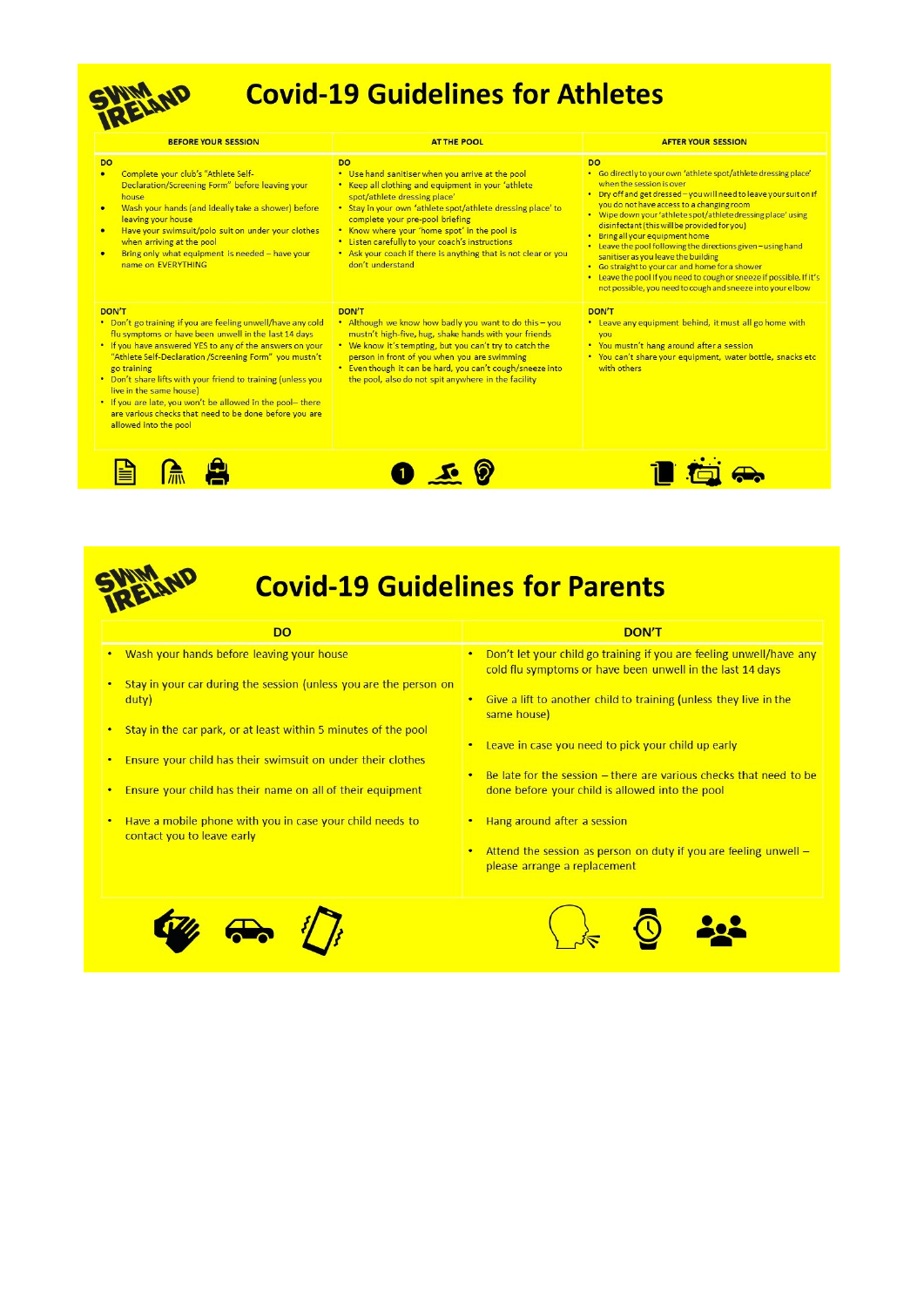# Ennis Swim Club – Covid APP

How to use

 $1 - as a parent$ 

# 2 – as the parent on duty/covid officer

## **1.To register and fill out health questionnaire**

For Parents/Coaches – See attached pdf – Parents/Coaches scan QR code by using camera on phone, or, use link and select Ennis Swim Club.

### [https://covid.oqlist.co.uk/register](about:blank)

Once in this screen you can click on the three dots on top right and select create shortcut to home screen.

Fill out details and submit!

### **2. Parent on Duty/Covid Officers/Squad Liaisons**

(Make sure you register yourself and your athletes/kids for any session you are attending as detailed above before logging in as manager).

To verify attendance at training use link

[https://covid.oqlist.co.uk/manage](about:blank)

Login using

[ennisswimclub@gmail.com](about:blank)

Password: Swim1941#

From here you can check "verified" in green to confirm attendance at training of every coach, athlete and parent on bank

Liaisons – You can select a specific date and squad and check attendance.